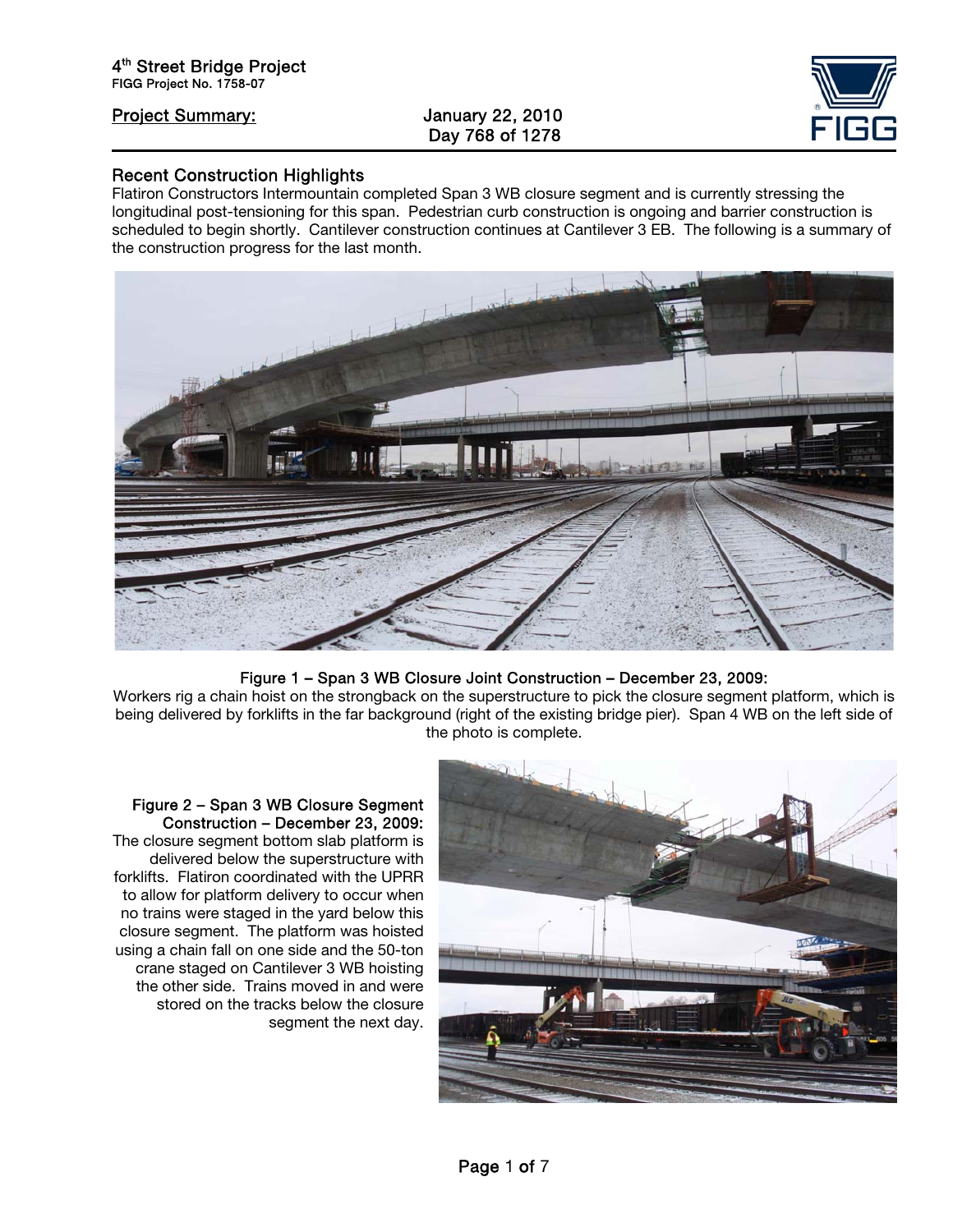ֺ





Figure 3 – Span 4 WB Closure Segment Construction – December 29, 2009: A Flatiron employee watches the gauge as he stresses a 12-strand bottom slab tendon for Span 4 WB. This bottom slab tendon anchors in a deviator diaphragm for the draped tendons.



Figure 4 – Span 3 WB Closure Segment Construction – January 5, 2010: Workers begin forming the inside portion of the closure segment at Span 3 WB. The workers set the posts using string lines to avoid conflicts with the draped tendons, when stressed.



#### Figure 5 – Cantilever 3 EB Segmental Construction – January 5, 2010:

The rails for the side-span traveler are set on Pier Table 3 EB. These rails cantilever off the pier table because the rails for the mainspan traveler cannot be launched any further ahead. These rails hanging off the pier table make finishing the segment more difficult, but this only occurs for the first segment.

Page 2 of 7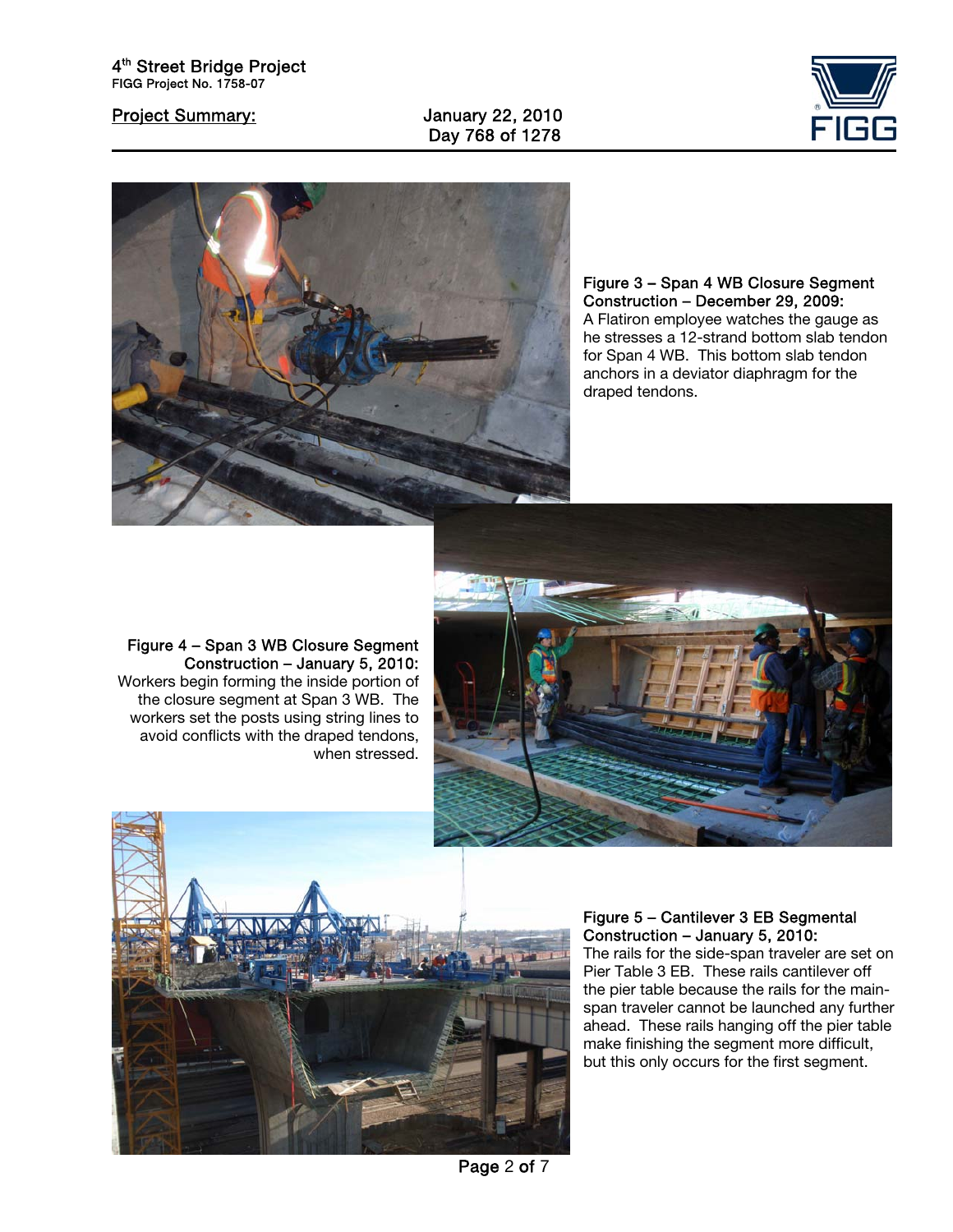ֺ

Day 768 of 1278





Figure 6 – Cantilever 3 EB Segmental Construction – January 5, 2010: The lower deck drive is partially assembled on the westbound bridge and flown into position on the flood wall. PT bars in the bottom slab of the pier table hold the rear end and timbers on the top of the levee support the front end. The lower deck drive was only partially assembled due to the limited capacity of the tower crane. The remaining beams and formwork were later installed.



### Figure 7 – Span 3 WB Closure Segment Construction – January 13, 2010: The jack is installed and ready to stress one of the tendons at a double blister in the

main-span. Three sets of double anchor blocks occur in the main-span, along with five single anchor blocks.



#### Figure 8 – Span 2 WB Pedestrian Curb Construction – January 13, 2010:

A 61-m pump is used to place the pedestrian curb concrete. Concrete is planned to be pumped using the new westbound bridge for segment and pedestrian curb pours until traffic switch occurs, keeping the Contractor out of the Rail Yard.

Page 3 of 7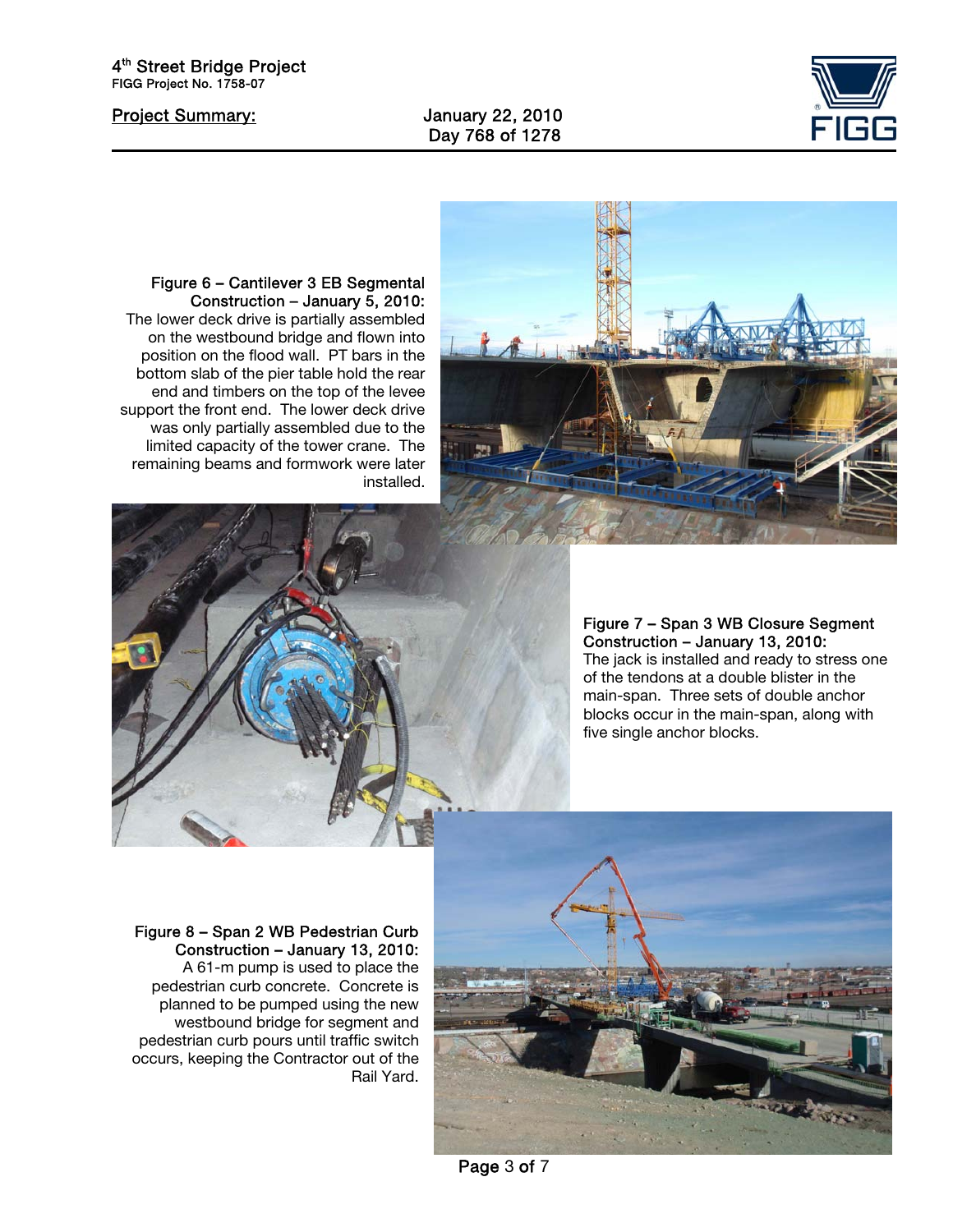Day 768 of 1278





Figure 9 – Cantilever 3 EB Segmental Construction – January 19, 2010: Segment E3-1E concrete placement occurs with a 52 meter pump and another 100' of pedestrian curb on the westbound bridge is scheduled to follow.

#### Figure 10 – Span 3 WB Closure Segment Construction – January 20, 2010:

After setting counterweights on the mainspan, the crew begins to lower the bottom slab platform at Span 3 WB Closure Segment. The counterweights are an alternative to allow immediate stressing of all the bottom slab tendons and avoid overcompressing the bottom slab, rather than waiting for 60-days per the Plans





### Figure 11 – Span 3 WB Closure Segment Construction – January 20, 2010:

.

The bottom slab platform for the closure segment is lowered into the Rail Yard when train storage is minimal. Two forklifts were used to remove the platform from the Rail Yard, similar to installation.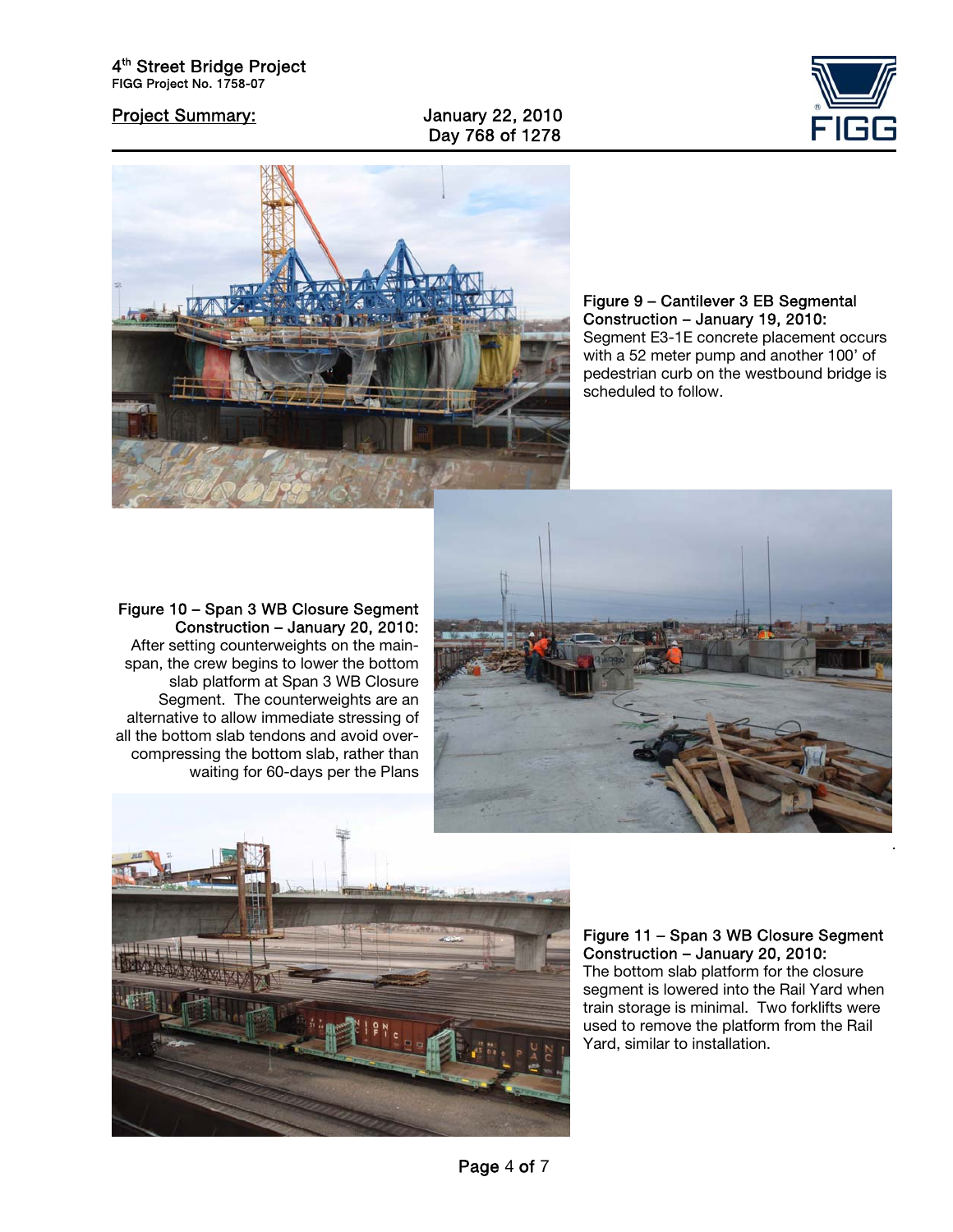

ֺ

#### Project Summary: January 22, 2010 Day 768 of 1278



#### Figure 12 – WB Pedestrian Curb Construction – January 20, 2010:

The pedestrian forms are stripped and are being prepared to be advanced. The forms are connected together and are advanced using the forklift.



Figure 13 – WB Pedestrian Curb Construction – January 20, 2010: The reinforcing cage is pre-tied and dropped into place using the forklift before the forms are advanced.



Figure 14 – WB Pedestrian Curb Construction – January 20, 2010: This photo shows the pedestrian curb construction from the City trail. The gap in the curb is at the pedestrian overlook at Pier 2, which will be stick-formed.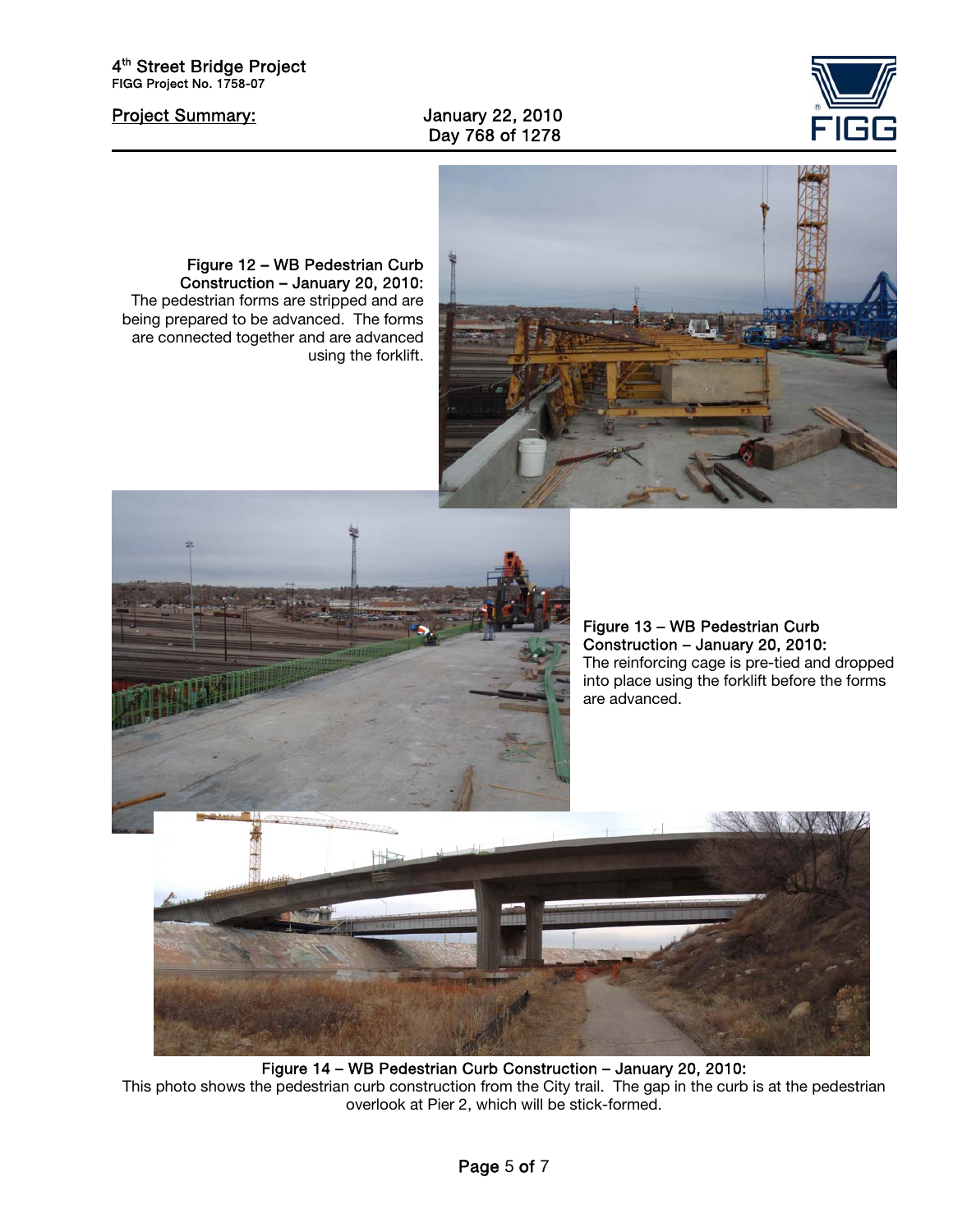| 4 <sup>th</sup> Street Bridge Project<br>FIGG Project No. 1758-07                                                                                                                                                                                                                                                                                    |                                                                                          |                                                           |                                                                                                                                                                              |                                                                                     |                                                                              |
|------------------------------------------------------------------------------------------------------------------------------------------------------------------------------------------------------------------------------------------------------------------------------------------------------------------------------------------------------|------------------------------------------------------------------------------------------|-----------------------------------------------------------|------------------------------------------------------------------------------------------------------------------------------------------------------------------------------|-------------------------------------------------------------------------------------|------------------------------------------------------------------------------|
| <b>Project Summary:</b>                                                                                                                                                                                                                                                                                                                              | January 22, 2010<br>Day 768 of 1278                                                      |                                                           |                                                                                                                                                                              |                                                                                     |                                                                              |
| <b>Substructure Construction</b><br>48" Diameter Drilled Shafts (Monuments)<br>48" Diameter Drilled Shafts (Abutments)<br>60" Diameter Drilled Shafts (Pier 2 & 5)<br>96" Diameter Drilled Shafts (Pier 3 & 4)<br>Type I Footings (Pier 2 & 5)<br>Type II Footings (Pier 3 & 4)<br>3'-6" Piers (Pier 2 & 5)<br>7'-1" Piers (Pier 3 & 4)<br>Abutments | <u>To</u><br>Date<br>3<br>11<br>6<br>8<br>3<br>$\overline{\mathbf{4}}$<br>3<br>4<br>11/2 | of<br>of<br>of<br>of<br>of<br>of<br>of<br>of<br><b>of</b> | <b>Total</b><br>$\overline{4}$<br>14<br>8<br>8<br>$\overline{\mathbf{4}}$<br>$\overline{\mathbf{4}}$<br>$\overline{\mathbf{4}}$<br>$\overline{\mathbf{4}}$<br>$\overline{2}$ | <b>Unit</b><br>Each<br>Each<br>Each<br>Each<br>Each<br>Each<br>Each<br>Each<br>Each | % Complete<br>75%<br>79%<br>75%<br>100%<br>75%<br>100%<br>75%<br>100%<br>75% |
| <b>Superstructure Construction</b>                                                                                                                                                                                                                                                                                                                   | <u>To</u><br>Date                                                                        |                                                           | <b>Total</b>                                                                                                                                                                 | Unit                                                                                | % Complete                                                                   |
| Westbound<br>End Span CIP Westbound<br>Abutment Diaphragm Westbound<br>Pier Diaphragm Westbound<br>Pier Table Westbound<br>Cantilever 3 Segments Westbound<br>Cantilever 4 Segments Westbound<br><b>Closure Segments Westbound</b>                                                                                                                   | $\overline{2}$<br>$\overline{2}$<br>$\overline{2}$<br>$\overline{2}$<br>22<br>20<br>3    | of<br>of<br>of<br>of<br>of<br>of<br>of                    | $\overline{2}$<br>$\overline{2}$<br>$\overline{2}$<br>$\overline{2}$<br>22<br>20<br>3                                                                                        | Each<br>Each<br>Each<br>Each<br>Each<br>Each<br>Each                                | 100%<br>100%<br>100%<br>100%<br>100%<br>100%<br>100%                         |
| Eastbound<br>End Span CIP Eastbound<br>Abutment Diaphragm Eastbound<br>Pier Diaphragm Eastbound<br>Pier Table Eastbound<br>Cantilever 3 Segments Eastbound<br>Cantilever 4 Segments Eastbound<br><b>Closure Segments Eastbound</b>                                                                                                                   | 1<br>1<br>1<br>$\overline{2}$<br>3<br>$\mathbf 0$<br>0                                   | of<br>of<br>of<br>of<br><b>of</b><br><b>of</b><br>of      | $\mathbf{2}$<br>$\overline{2}$<br>$\overline{2}$<br>$\overline{2}$<br>22<br>20<br>3                                                                                          | Each<br>Each<br>Each<br>Each<br>Each<br>Each<br>Each                                | 50%<br>50%<br>50%<br>100%<br>14%<br>0%<br>0%                                 |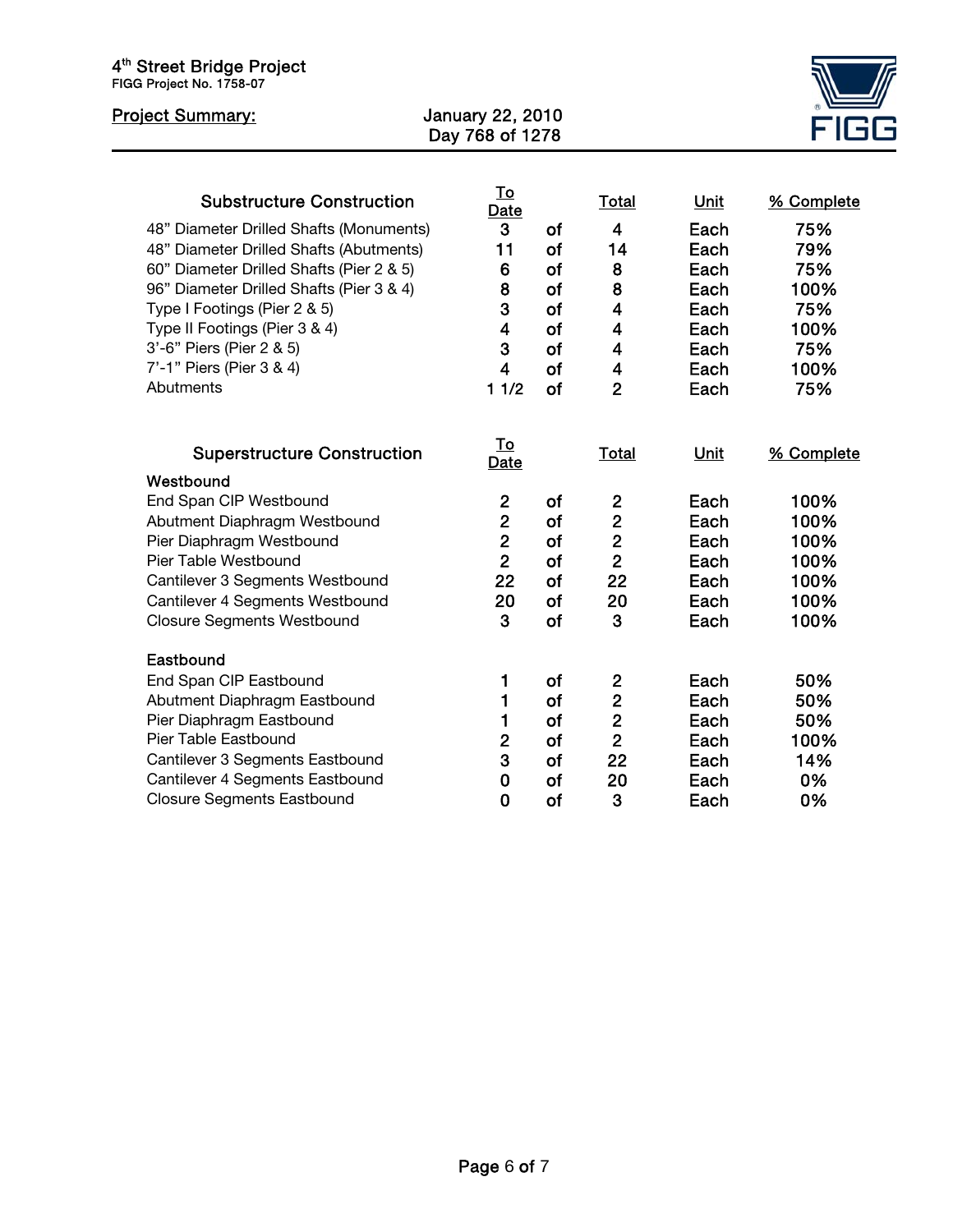ֺ

#### Project Summary: January 22, 2010 Day 768 of 1278



## **Project Milestone Dates<br>Milestone Event**

| <b>Milestone Event</b>                                                                                            | April 2008 Baseline Finish Date | Actual            |  |  |  |
|-------------------------------------------------------------------------------------------------------------------|---------------------------------|-------------------|--|--|--|
| <b>Project Award</b>                                                                                              | October 18, 2007                | October 18, 2007  |  |  |  |
| Notice to Proceed                                                                                                 | November 8, 2007                | November 8, 2007  |  |  |  |
| Form and Pour First Segment - W3-1E                                                                               | November 19, 2008               | February 16, 2009 |  |  |  |
| Form and Pour First Closure – Span 2 WB                                                                           | May 19, 2009                    | August 14, 2009   |  |  |  |
| W4-10E Post Tension                                                                                               | October 20, 2009                | November 19, 2009 |  |  |  |
| Span 4 WB Closure Form/Rebar/Pour                                                                                 | November 2, 2009                | December 16, 2009 |  |  |  |
| Span 3 WB Closure Form/Rebar/Pour                                                                                 | November 13, 2009               | January 7, 2010   |  |  |  |
| E3-1E Pour                                                                                                        | February 01, 2010               | December 29, 2009 |  |  |  |
| <b>Shift Traffic to New WB Structure</b>                                                                          | February 17, 2010               |                   |  |  |  |
| Bridge Demolition - Remove Bridge Deck                                                                            | April 1, 2010                   |                   |  |  |  |
| Install Last Drilled Caissons - Abutment 6 (EB Only)                                                              | April 26, 2010                  |                   |  |  |  |
| Form and Pour Last Segment - E4-10E                                                                               | October 12, 2010                |                   |  |  |  |
| Form and Pour Last Closure - Span 3 EB                                                                            | November 16, 2010               |                   |  |  |  |
| Complete Structure and Final Traffic Configuration                                                                | March 4, 2011                   |                   |  |  |  |
| All items are based on the April 2008 Baseline Schedule. All dates represent the "Finish" of the activity, unless |                                 |                   |  |  |  |
| otherwise noted. Refer to the October 2009 Project Updates for previous milestone dates.                          |                                 |                   |  |  |  |

Cantilever construction continues on the eastbound bridge with both travelers in operation and ahead of schedule. However, the westbound bridge opening is planned for late March with all of the barrier and finish work to be performed prior to traffic switch. This places demolition of the bridge on the critical path in order to begin constructing Span 5 EB foundations. Flatiron continues that project completion will occur within contractual requirements.